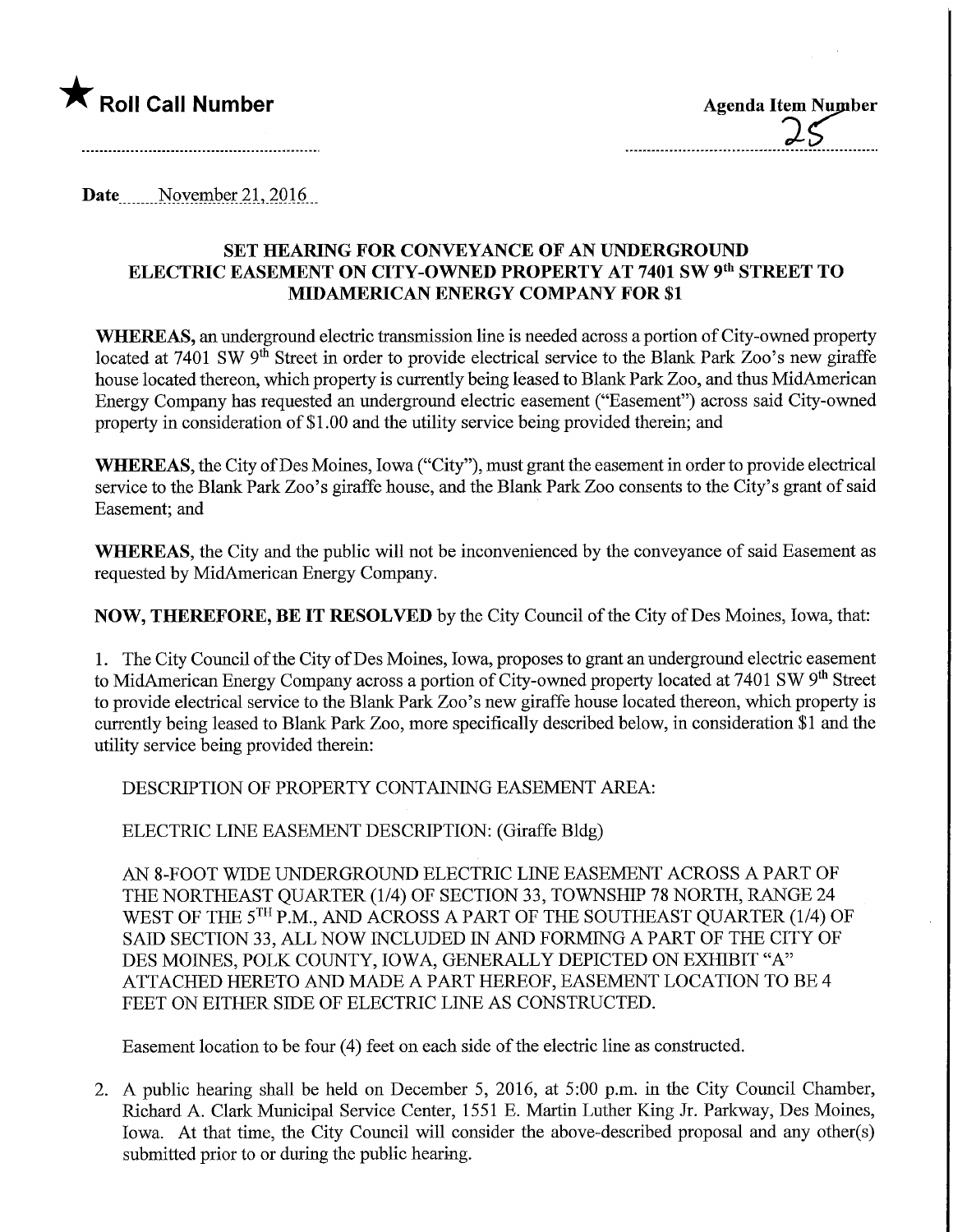

Date November 21, 2016

3. The City Clerk is hereby authorized and directed to publish notice of the proposal and hearing in the form hereto attached, all in accordance with Iowa Code Section 362.3.

4. There will be no proceeds associated with this conveyance.

Moved by to adopt.

APPROVED AS TO FORM:

Léill

A. Wieland, Assistant City Attorney

| <b>COUNCIL ACTION</b> | <b>YEAS</b> | <b>NAYS</b> | <b>PASS</b> | <b>ABSENT</b>   | <b>CERTIFICATE</b>                                                                                                                                                                                      |
|-----------------------|-------------|-------------|-------------|-----------------|---------------------------------------------------------------------------------------------------------------------------------------------------------------------------------------------------------|
| <b>COWNIE</b>         |             |             |             |                 |                                                                                                                                                                                                         |
| <b>COLEMAN</b>        |             |             |             |                 | I, DIANE RAUH, City Clerk of said City hereby<br>certify that at a meeting of the City Council of said<br>City of Des Moines, held on the above date, among<br>other proceedings the above was adopted. |
| <b>GATTO</b>          |             |             |             |                 |                                                                                                                                                                                                         |
| <b>GREY</b>           |             |             |             |                 |                                                                                                                                                                                                         |
| <b>HENSLEY</b>        |             |             |             |                 |                                                                                                                                                                                                         |
| <b>MOORE</b>          |             |             |             |                 | IN WITNESS WHEREOF, I have hereunto set my<br>hand and affixed my seal the day and year first<br>above written.                                                                                         |
| WESTERGAARD           |             |             |             |                 |                                                                                                                                                                                                         |
| <b>TOTAL</b>          |             |             |             |                 |                                                                                                                                                                                                         |
| <b>MOTION CARRIED</b> |             |             |             | <b>APPROVED</b> |                                                                                                                                                                                                         |

 $\bar{.}$